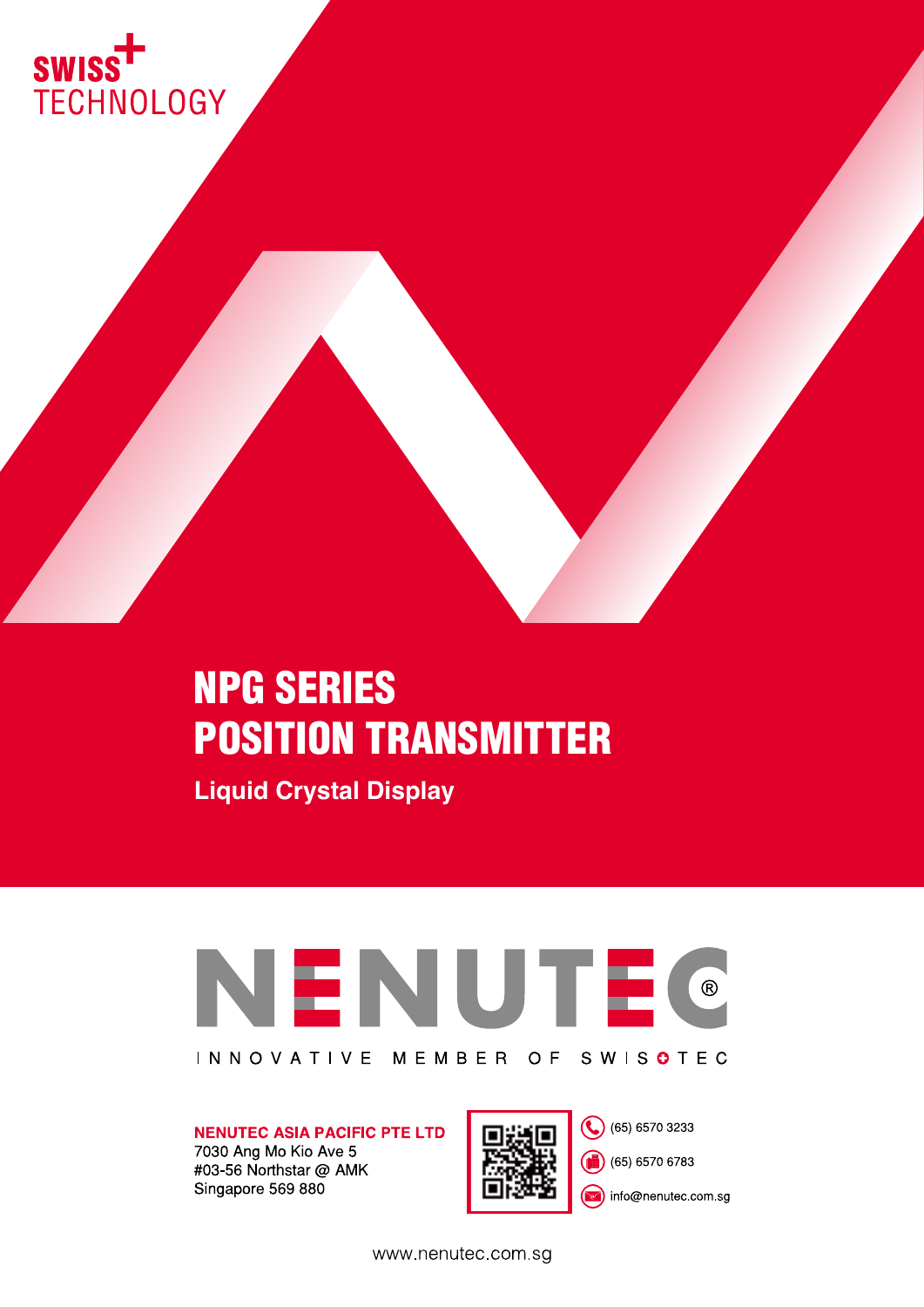# **NPG SERIES POSITION TRANSMITTER**

**Liquid Crystal Display**

## **NPG-24**

NENUTEC is proud to present Position Transmitter - NPG 24 designed specifically for applications in the HVAC market.



## **PRODUCT FEATURE**

- For control of modulating actuators
- Ultra slim wall-mount unit to match any décor
- Large easy to read Liquid Crystal Display (LCD), with LED backlight
- A stylish bi-directional rotating dial to provide ease of operation
- Adjustable 0-100% setpoint setting in 1% steps
- Provides 0-10 VDC or 2-10 VDC proportional output
- Used as an either high limit or low limit device when its input terminals are connected to a pro-portional controller
- For either 24 V 50/60 Hz or 15-24 VDC supply voltage
- Retain last entered settings of setpoint upon power resumption

# **TECHNICAL SPECIFICATION**

| <b>MODEL NUMBER</b>               | <b>NPG-24</b>                                                       |
|-----------------------------------|---------------------------------------------------------------------|
| <b>OUTPUT RANGE</b>               | 0-10 VDC or 2-10 VDC, jumper selectable (Factory Default: 0-10 VDC) |
| <b>INPUT RANGE</b>                | 0-10 or 2 -10 VDC                                                   |
| 0(2)-10 VDC OUTPUT IMPEDANCE      | Minimum 50,000 $\Omega$                                             |
| 0(2)-10 VDC INTERNAL IMPEDANCE    | Maximum 1,000 $\Omega$                                              |
| <b>ELECTRICAL RATING</b>          | AC 24V 50/60 Hz ±15%, DC 15-24 V ±10%                               |
| <b>DISPLAY AND SETPOINT RANGE</b> | $0 - 100\%$                                                         |
| <b>BODY MATERIAL</b>              | Material: self-extinguishing, molded ABS                            |
| <b>FINISH</b>                     | Off white housing and dark gray faceplate                           |
| <b>AMBIENT TEMPERATURE</b>        | $0^\circ$ $50^\circ$ C                                              |
| <b>AMBIENT HUMIDITY</b>           | 1090% rH (non Condensing)                                           |
| <b>INVENTORY TEMPERATURE</b>      | -30°50°C as per IEC 721-3-2                                         |
| <b>CERTIFICATION</b>              | CE and ISO 9000 (ENrequirements)                                    |
| <b>SHIPPING WEIGHT</b>            | $0.12$ kg $(0.3$ lbs)                                               |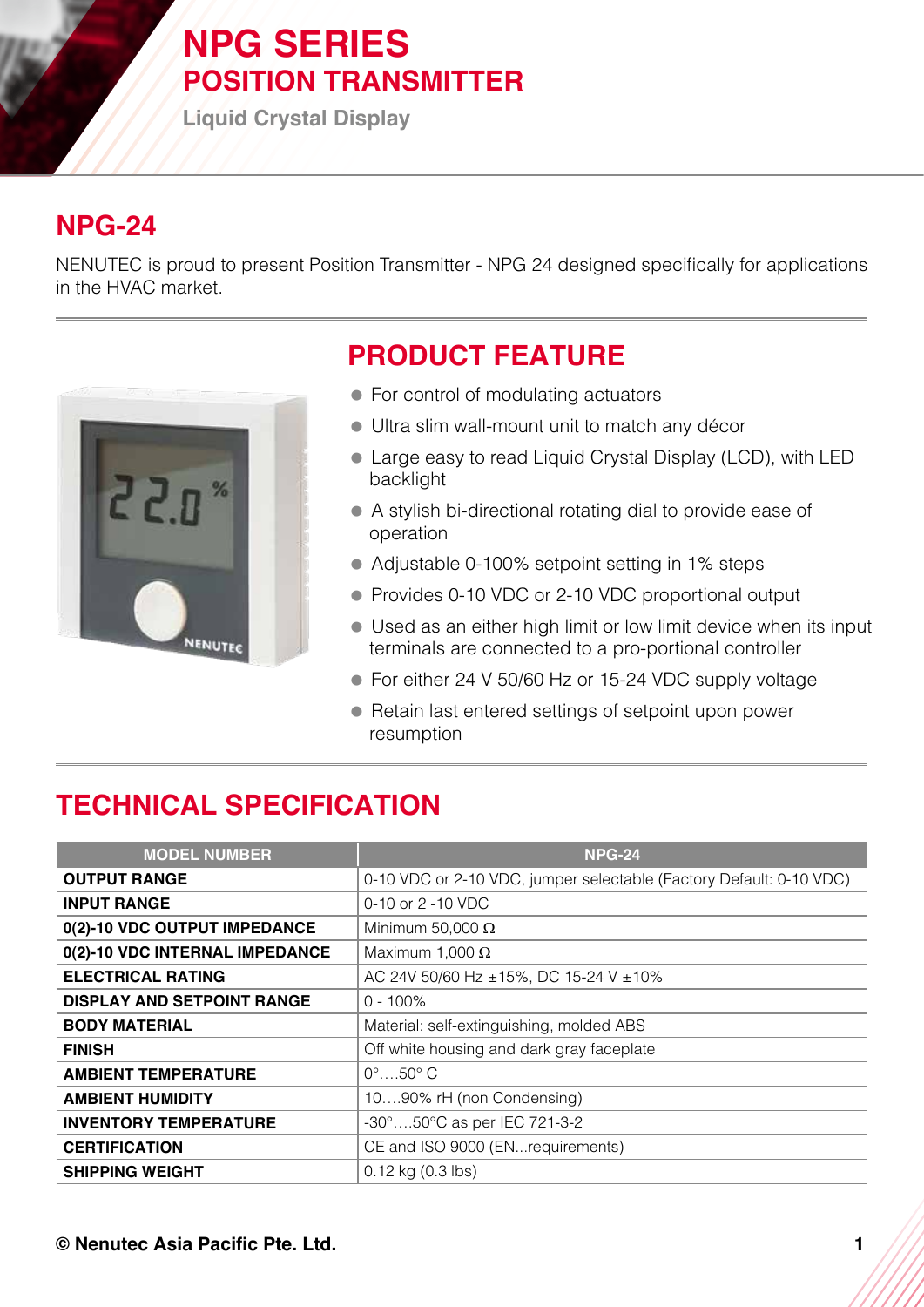

### **TABLE 1: COVER REMOVAL PROCEDURE**



- 1. Loosen the fixed screw.
- 2. Slightly twist the screw driver to crack open the cover from the base.
- 3. Hold the base firmly with one hand and remove the cover with another hand by pulling away from the base forcibly.

### **TABLE 2: MOUNTING DETAILS**



The NPG-24 digital setpoint adjusters are suitable for surface, flush or panel mounting and can be surface mounted or secured to a standard European 75x75x35 mm electrical box. Two mounting screws are included.

### **TABLE 3: DISPLAY CONTROL UNIT AND LCD LAYOUT**

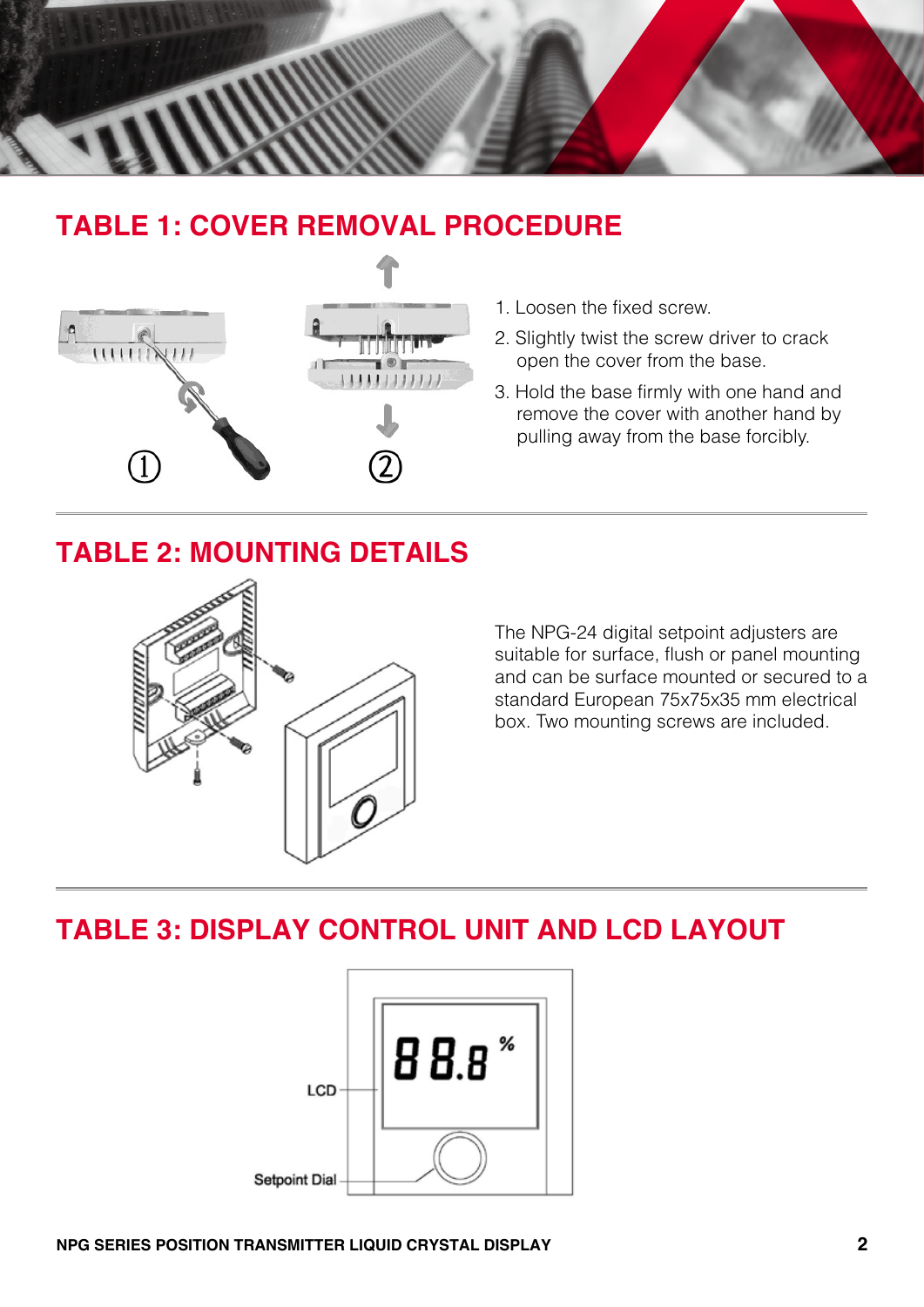# **NPG SERIES POSITION TRANSMITTER**

**Liquid Crystal Display**

### **TABLE 4: DIMENSIONS IN MM**



### **TABLE 5: WIRING TERMINALS AND JUMPER SETTINGS**



#### **JUMPER SETTINGS**

| Jumper Number | <b>Jumper in OPEN Position</b> | Jumper in CLOSED Position |
|---------------|--------------------------------|---------------------------|
| l JP1         | High limit setting             | Low limit setting         |
| ∟JP2          | For 2-10 VDC output            | For 0-10 VDC output       |

Notes:

1. NPG-24 works as a positioning device when JP1 is in closed position and no input signal is connected. This is a factory setting.

2. JP2 is available in 0-10 VDC/2-10 VDC output models only. Factory setting is 0-10 VDC.